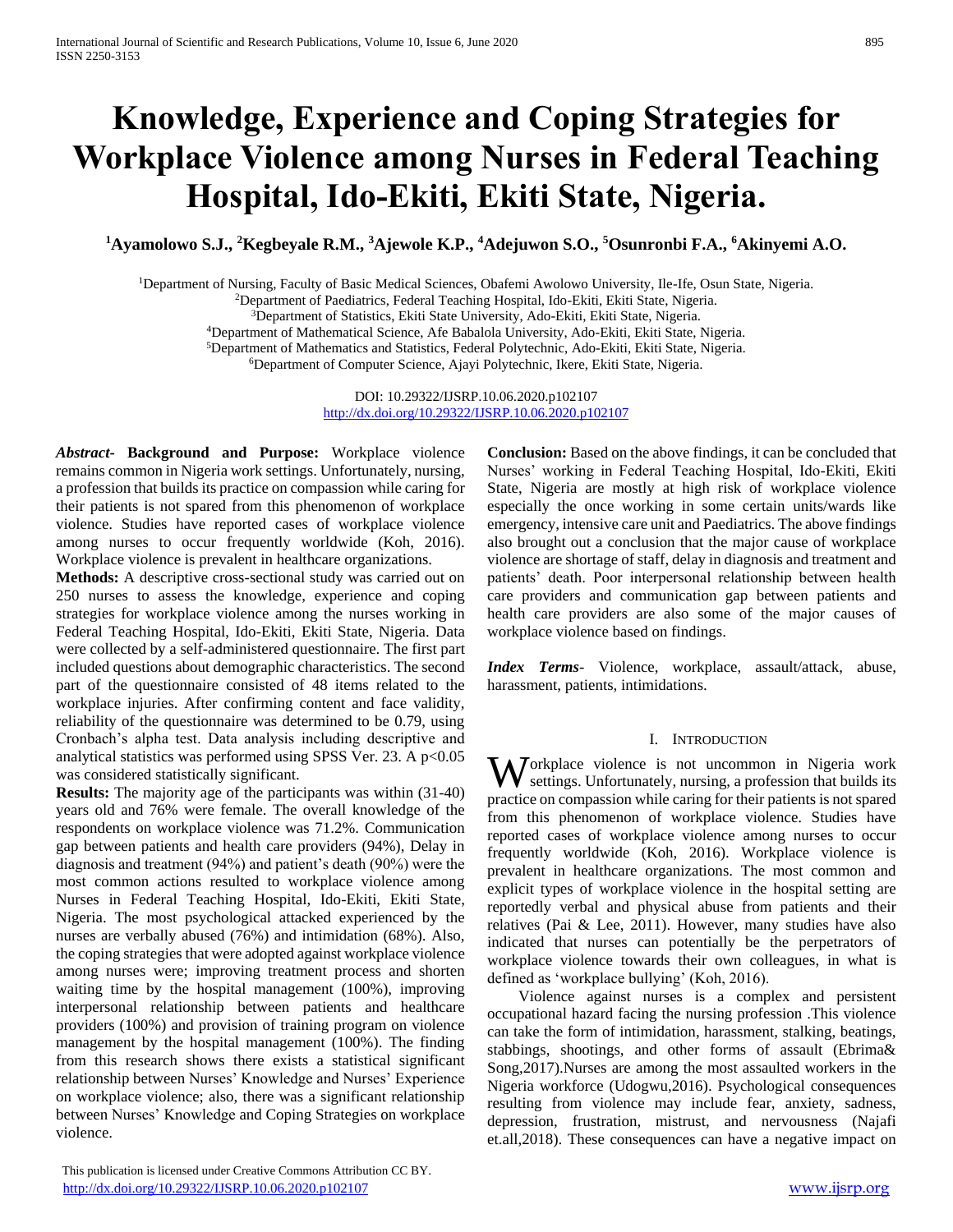nurse retention. Workplace violence — be it physical or psychological — has become a global problem crossing borders, work settings and occupational groups. For long a "forgotten" issue, violence at work has dramatically gained momentum in recent years and is now a priority concern in both industrialized and developing countries. Workplace violence perpetrated against nurses is at least continuing and at worst increasing. Occupational violence has detrimental effects on job satisfaction, retention and recruitment, and the quality and cost of patient care (Udogwu,2016). Workplace violence affects the dignity of millions of people worldwide. It is a major source of inequality, discrimination, stigmatization and conflict at the workplace (Heliyon,2019). Increasingly it is becoming a central human rights issue. At the same time, workplace violence is increasingly appearing as a serious, sometimes lethal threat to the efficiency and success of organizations (Udogwu, 2016).

 The occupational health and safety hazard of workplace violence (WPV) has been the subject of extensive research at international level. The World Health Organization ( WHO)define WPV as "incidents where staff are abused, threatened, or assaulted in circumstances related to their work, including commuting to and from work, involving an explicit or implicit challenge to their safety, well-being or health" (WHO,2010). International studies further identify the Teaching profession, particularly nursing, as one of the occupations at elevated risk of WPV. WPV may be broken down into physical, psychological or sexual violence (or harassment). Physical violence is defined as an intentional behavior aiming to harm another person physically. Psychological violence aims at psychological damage to the victim and is often accompanied by other types of violence. Sexual violence (or harassment) takes verbal and physical forms, and can be construed as unwanted, unreciprocated or unwelcome behavior of a sexual nature tending to humiliate, threaten or embarrass (Teris et al, 2017).

# **Materials and Methods**

 This cross-sectional study was conducted in the last six months of 2019 on workplace violence in Federal Teaching Hospital, Ido-Ekiti, Ekiti State, Nigeria. 250 Nurses that participated in this study includes 68 Nursing Officer II, 50 Nursing Officer I, 65 Senior Nursing Officer, 30 Principal Nursing Officer, 15 Assistant Chief Nursing Officer, 20 Chief Nursing Officer and 2 Assistant Director of Nursing Service who were on duty during the study period. A questionnaire of two parts was prepared as follows: the first part aimed to collect the demographic information of the nurses (i.e. age at last birth, gender, marital status, ethnic background, educational qualification and current professional title). The second part of the questionnaire consisted of 48 items including: level of knowledge, causes, consequences, level of experience, perpetrators and coping strategies adopted against workplace violence among nurses. The reliability of the questionnaire was determined using Cronbach's alpha test (r=0.79). The aim of the study was explained to the nurses. All participants were informed that participation in the study is voluntary, so they could refuse to participate or withdraw from the study at any time. Lastly, the participants who agreed to participate in the study were asked to sign a written consent.

 We employed the statistical package for social sciences (SPSS v. 23; SPSS Inc. Chicago, USA) for data analysis. Data analysis was performed using descriptive statistics (frequency, mean and standard deviation for each variable) and analytical statistics (Chi-square and Pearson correlation coefficients). A pvalue less than 0.05 (5%) was considered statistically significant.

 **Ethical Consideration:** Permission to carry out this research was sought and obtained from the research and ethics committee of the Federal Teaching Hospital, Ido-Ekiti, Ekiti State, Nigeria.

| <b>Variables</b>         | <b>Frequency</b> | Percentage (%) |  |
|--------------------------|------------------|----------------|--|
| <b>Age at Last Birth</b> |                  |                |  |
| $21 - 30$                | 95               | 38             |  |
| $31 - 40$                | 103              | 41.2           |  |
| $41 - 50$                | 42               | 16.8           |  |
| 51-60                    | 10               | 4              |  |
| <b>Total</b>             | 250              | 100            |  |
| <b>Gender</b>            |                  |                |  |
| Male                     | 60               | 24             |  |
| Female                   | 190              | 76             |  |
| <b>Total</b>             | 250              | <b>100</b>     |  |
| <b>Marital Status</b>    |                  |                |  |
| Single                   | 22               | 8.8            |  |
| Married                  | 186              | 74.4           |  |
| Widow                    | 06               | 2.4            |  |
| Divorced                 | 36               | 14.4           |  |
| <b>Total</b>             | 250              | <b>100</b>     |  |

# **Table 1: Sociodemographic Characteristics of Study Population.**

 This publication is licensed under Creative Commons Attribution CC BY. <http://dx.doi.org/10.29322/IJSRP.10.06.2020.p102107> [www.ijsrp.org](http://ijsrp.org/)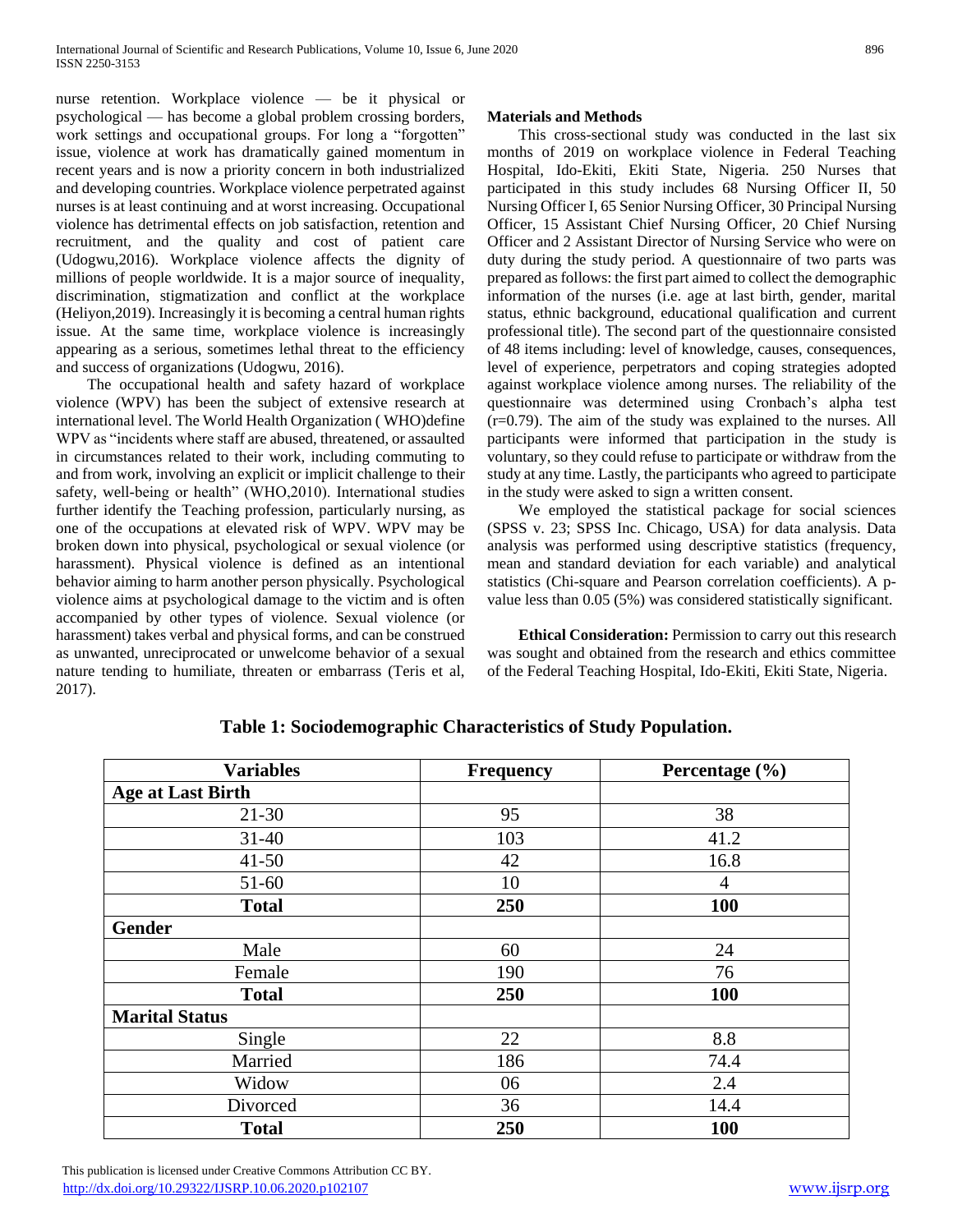| <b>Ethnic Background</b>                     |     |                |
|----------------------------------------------|-----|----------------|
| Yoruba                                       | 195 | 78             |
| Igbo                                         | 35  | 14             |
| Hausa                                        | 20  | 08             |
| <b>Total</b>                                 | 250 | 100            |
| <b>Educational Qualification</b>             |     |                |
| <b>Nursing Diploma</b>                       | 75  | 30             |
| Bachelor's Degree                            | 155 | 62             |
| Master's Degree                              | 20  | 08             |
| <b>Total</b>                                 | 250 | <b>100</b>     |
| <b>Current Professional Title</b>            |     |                |
| Nursing Officer II                           | 68  | 27.2           |
| Nursing Officer I                            | 50  | 20             |
| <b>Senior Nursing Officer</b>                | 120 | 48             |
| Professional Nursing Officer                 | 30  | 12             |
| <b>Assistant Chief Nursing Officer</b>       | 15  | 06             |
| <b>Chief Nursing Officer</b>                 | 20  | 08             |
| <b>Assistant Director of Nursing Service</b> | 02  | 0.8            |
| <b>Total</b>                                 | 250 | 100            |
| <b>Duration of Practice (Years)</b>          |     |                |
| $0-5$ years                                  | 92  | 36.8           |
| 6-10years                                    | 118 | 47.2           |
| $11-15$ years                                | 15  | 6              |
| 16-20years                                   | 20  | 8              |
| Above 20years                                | 05  | $\overline{2}$ |
| <b>Total</b>                                 | 250 | 100            |

# II. RESULTS

 A total of 250 nurses participated in the study. The majority of subjects (76%) were females, (74.4%) were married, (41.2%) were within 31-40 years of age while (47.2%) were within 6-10 years of working experience as a Nurse. In terms of education, 30% of the nurses were holding Nursing Diploma certificate, 62% were holding Bachelor's Degree (Tab. 1) while 8% of the respondents were holding Master's Degree certificate.

 Nurses included 68 Nursing Officer II (27.2%), 50 Nursing Officer I (20%), 65 Senior Nursing Officer (48%), 30 Principal Nursing Officer (12%), 15 Assistant Chief Nursing Officer (6%), 20 Chief Nursing Officer (8%) and 2 Assistant Director of Nursing Service (0.8%). The major causes of workplace violence includes high cost of treatment (13.6%), Patient's death (17.5%), long waiting time (12.1%), delay in diagnosis and treatment (18.3%), shortage of staff (17.5%), communication gap between patients and health care providers (18.3) and poor interpersonal relationship between health care providers (2.7%). The findings also showed that pushing and shoved, kicked, slapped or punched and hit with something are the major physical attack experienced by the nurses while verbally abused, bullied or mobbed and intimidation are the psychological attack experienced.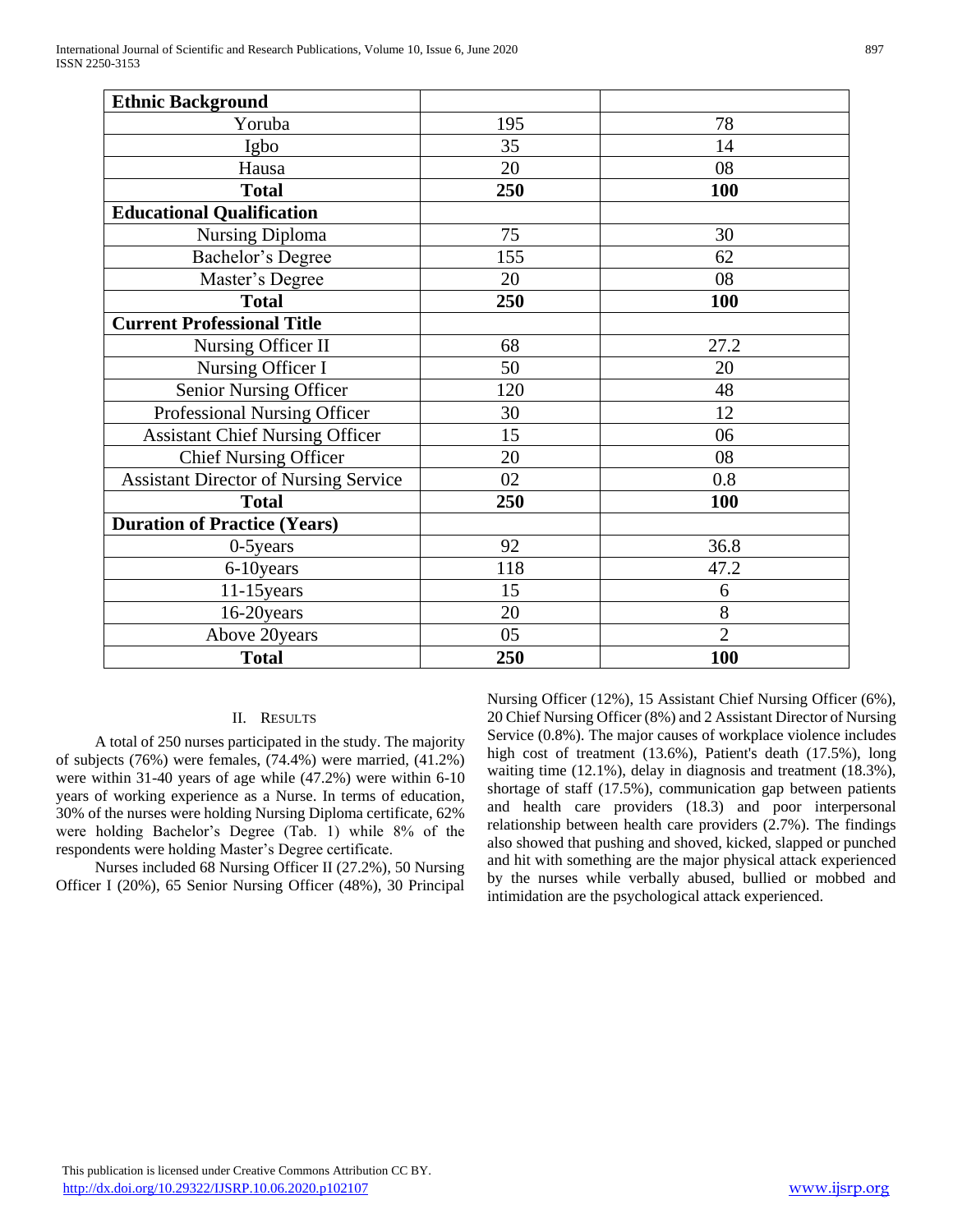



 The results showed that 178 (71.2%) respondents have good knowledge of workplace violence, 57 (22.8%) have fair knowledge while 15 (6%) respondents have poor knowledge of workplace violence. This implies that majority of the respondents have good knowledge of workplace violence.

| Item                                                                           | YES           | NO. | Total                    |     |
|--------------------------------------------------------------------------------|---------------|-----|--------------------------|-----|
| Improved competence in Nursing care                                            |               | 195 | 55                       | 250 |
|                                                                                | $\%$          | 78  | 22                       | 100 |
| Improved interpersonal relationship with other healthcare workers              |               | 200 | 50                       | 250 |
|                                                                                | $\frac{0}{0}$ | 80  | 20                       | 100 |
| Target training to strengthen competence in responding to violence             |               | 195 | 55                       | 250 |
|                                                                                | $\frac{0}{0}$ | 78  | 22                       | 100 |
| Improved workplace violence reporting                                          |               | 175 | 75                       | 250 |
|                                                                                | $\%$          | 70  | 30                       | 100 |
| Encourage new ideas to deal with violence                                      |               | 230 | 20                       | 250 |
|                                                                                | $\%$          | 92  | 8                        | 100 |
| Reinforce security personnel in all the department                             |               | 215 | 35                       | 250 |
|                                                                                | $\%$          | 86  | 14                       | 100 |
| training<br>Hospital<br>should provide<br>violence<br>program<br><sub>on</sub> |               | 250 |                          | 250 |
| management                                                                     | $\%$          | 100 | $\overline{\phantom{0}}$ | 100 |
| Hospital should improve treatment process and shorten waiting                  |               | 250 |                          | 250 |
| time                                                                           | $\frac{0}{0}$ | 100 | $\overline{\phantom{a}}$ | 100 |
| Enact specific legislation/policies for violence                               |               | 175 | 75                       | 250 |
|                                                                                | $\frac{0}{0}$ | 70  | 30                       | 100 |
| Hospital should promote transparency of fee                                    |               | 200 | 50                       | 250 |
|                                                                                | $\%$          | 80  | 20                       | 100 |
|                                                                                |               | 250 |                          | 250 |

|  | Table 2: Coping Strategies Adopted against Workplace Violence |  |  |
|--|---------------------------------------------------------------|--|--|
|  |                                                               |  |  |

 This publication is licensed under Creative Commons Attribution CC BY. <http://dx.doi.org/10.29322/IJSRP.10.06.2020.p102107> [www.ijsrp.org](http://ijsrp.org/)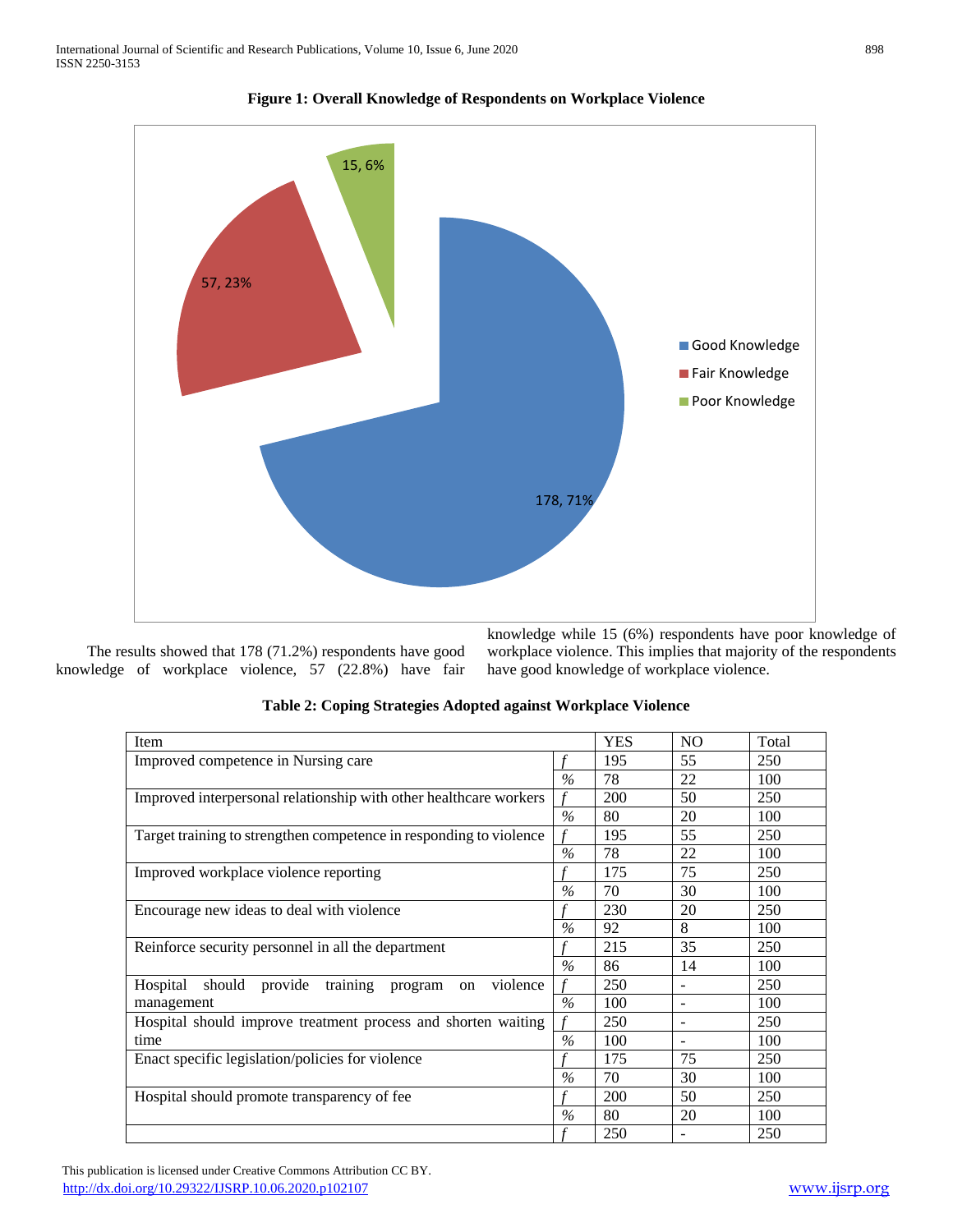| Improved             | interpersonal | relationship | between | patient | and | $\%$ | 100 | 100 |
|----------------------|---------------|--------------|---------|---------|-----|------|-----|-----|
| healthcare providers |               |              |         |         |     |      |     |     |

| Variables       | Total  | Nurses' knowledge |              |    | Chi-square | Df | P value  |
|-----------------|--------|-------------------|--------------|----|------------|----|----------|
| (Duration<br>оf | Number | Good              | Fair<br>Poor |    |            |    |          |
| Practice)       |        |                   |              |    |            |    |          |
| 0-5 years       | 118    | 118               | υ            | 0  |            |    |          |
| 6-10 years      | 92     | 60                | 32           | 0  |            |    |          |
| $11-15$ years   | 15     | 0                 | 15           | 0  | 273.892    | 8  | $0.001*$ |
| $16-20$ years   | 20     | 0                 | 10           | 10 |            |    |          |
| Above 20 years  | 5      | 0                 | 0            | 15 |            |    |          |
| Total           | 250    | 178               | 57           | 25 |            |    |          |

**Table 3: Relationship between nurses' knowledge and duration of practice**

**Table 4: Relationship between nurses' knowledge and coping strategies**

| Variables<br>(Coping) | Total  | Nurses' knowledge | Chi-square | Df   | P value |  |          |
|-----------------------|--------|-------------------|------------|------|---------|--|----------|
| Strategies)           | Number | Good              | Fair       | Poor |         |  |          |
| Yes                   | 212    | 178               | 34         |      | 143.563 |  | $0.000*$ |
| No                    | 38     |                   | 23         | 15   |         |  |          |
| Total                 | 250    | 178               | 57         | 15   |         |  |          |

Table 4 shows that the p-value  $(0.001) < 0.05$  which is the sig. value. We therefore reject the null hypothesis which stated that there is no significant relationship between Nurses' Knowledge and Nurses' Experience and accept otherwise. This implies that there exists a statistical significant relationship between Nurses' Knowledge and Nurses' Experience on workplace violence. Table 5 also shows that the p-value  $(0.000) < 0.05$  which is the sig. value. The null hypothesis which earlier stated that there is no significant relationship between Nurses' Knowledge and Coping Strategies was rejected and accept otherwise. This implies that there exists a significant relationship between Nurses' Knowledge and Coping Strategies on workplace violence.

# III. DISCUSSION

 The demographic data shows that majority of the respondents were found to be within the range of 31-40 years as their age at last birth, female that have married with Nursing Diploma Certificate holder at the rank of NOII, Yoruba and work in shift with nursing occupation that are within the range of 6-10 years' work experience.

 **In determining the level of knowledge of respondents on workplace violence among nurses in Federal Teaching Hospital, Ido-Ekiti,** the findings revealed that majority of the respondents are well knowledgeable on workplace violence among nurses in Federal Teaching Hospital, ido-Ekiti. It was also observed from the findings that majority of the respondents accepted the fact that; healthcare providers are at higher risk of workplace violence, workplace violence can occur in any wards/units in the hospital, workplace violence is more prevalent in emergency, intensive care unit and Paediatrics than other units in the hospital, nurses are mostly at risk of workplace violence, workplace violence incident can be prevented and lastly, effective coping strategies may prevent workplace violence. This is similar

 This publication is licensed under Creative Commons Attribution CC BY. <http://dx.doi.org/10.29322/IJSRP.10.06.2020.p102107> [www.ijsrp.org](http://ijsrp.org/)

to a case reported by Nigerian nurses about similar types of violence and exposure to violence as other countries. The findings also revealed that Nigerian patients are the primary source of violence towards nurses and are more likely to be physically violent. Patients' relatives are the next most common perpetrators and are mainly verbally violent (Hila, 2016).

 **In assessing the experience of nurses about workplace violence in Federal Teaching Hospital, Ido-Ekiti,** majority agreed that in the last 12 month, verbally abused and being intimidated are the major violence they always experience, some also claimed to have been threatened with physical weapon**.**  Though, research also shows that violence can take the form of intimidation, harassment and stalking, beating, stabbing, shooting and other forms of assault (Ebrima & Song, 2017). Findings also revealed that patients/clients are the major causes of physical violence. Younger nurses with less than 15 years of experience were more likely to report physical assault than those with 25 years or more years of experience (Teris et al, 2017).

 **In determining the coping strategies adopted against workplace violence by the nurses in Federal Teaching Hospital, Ido-Ekiti,** majority of the respondents agreed with the fact that improving competence in nursing care, improving interpersonal relationship with other healthcare workers, target training to strengthen competence in responding to violence, improving workplace violence reporting, encouraging new ideas to deal with violence and reinforce of security personnel in all the department are the coping strategies of workplace violence in Federal Teaching Hospital, Ido-Ekiti.

 Also, the findings revealed that majority of the respondents accepted the fact that hospitals; should provide training program on violence management, should improve treatment process and shorten waiting time, should enact specific legislation/policies for violence, should promote transparency of fee and improve interpersonal relationship between patient and health care